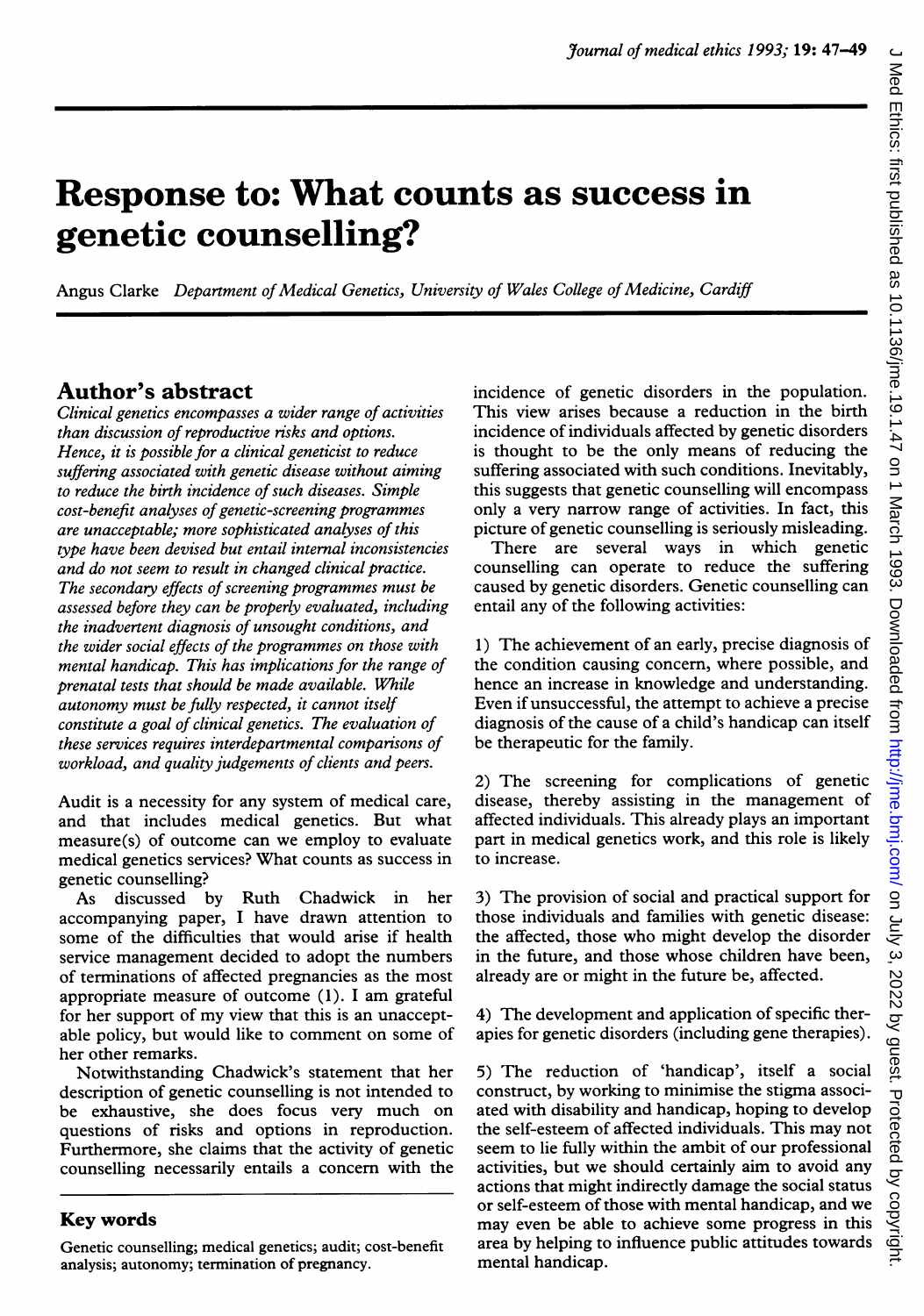In addition to:

6) The provision of information about future reproductive risks and options in particular family situations.

It can be seen that the question of reproduction is but one part of medical genetics/genetic counselling, and there are many other ways in which genetic counselling can diminish the burden of inherited disease. It is therefore perfectly feasible for a clinical geneticist to adopt accepted professional goals, and yet not be seeking directly to reduce the birth incidence of specific inherited disorders. A well known example would be the screening of newborn infants for metabolic disorders such as phenylketonuria, permitting the early treatment of these children with a diet that will permit them to develop intellectually as normal. Geneticists are eager to identify cases of such conditions, but are not generally aiming to reduce their birth incidence. In addition, like many of my clinical genetics colleagues, <sup>I</sup> spend many more of my working hours in attempting to establish the diagnoses of children <sup>I</sup> see with mental handicap, unusual physical features or specific disabilities, than in discussing reproductive risks and options with families, and <sup>I</sup> would not want our professional goals to be restricted to that area.

Another point worthy of discussion is Chadwick's brief dismissal of cost-benefit analysis as applied to medical genetics. The simple, monetary analysis of costs and benefits is clearly inappropriate when applied to prenatal screening and the termination of pregnancies, even from the perspectives of public health medicine and health economics (2). However, more sophisticated cost-benefit analyses of genetic-screening programmes have been produced, such as that of Modell and Kuliev (3). In this model, the main benefit is taken to be the making of informed choices by couples at risk of having a child affected by thalassaemia. The birth of an affected child to a couple who have declined prenatal diagnosis or termination of pregnancy is described as a benefit, not a cost of the programme. Termination of pregnancies is described as the main cost of the programme, not its core benefit. The overall effect of this apparent re-valuation of costs and benefits is to persuade one that some completely new, different genetic-screening programme must be on offer; in practice, however, the programme is functionally the same as any other, conventional carrier-screening and prenatal-diagnosis programme, only the packaging has been redesigned.

The analysis of Modell and Kuliev attempts to respect the autonomy of clients as much as possible, but tries to do so within the context of disease prevention as the desired goal (3). Prevention, however, is excluded from the formal, flowchart analysis of costs and benefits: it cannot be included as a goal of the programme without changing the status of an affected child born after the parents declined prenatal testing, from a benefit to a wasted opportunity or a cost. Such analyses are more sophisticated than<br>the traditional, purely monetary cost-benefit the traditional, purely monetary approaches; however, there are still contradictions in this approach to the prevention of genetic disease by the termination of pregnancy, especially in relation to autonomy and to our making judgements as to what counts as a worthwhile life. Furthermore, additional problems will arise if (as the authors intend) this methodology is applied to conditions causing mental handicap, major external malformation or specific physical disabilities. These conditions are intimately related to the personhood, the sense of identity, of affected individuals. Any programme aimed at the prenatal diagnosis and termination of affected pregnancies is liable to have secondary consequences for living affected individuals: it may affect the way that society values and provides for those with special needs, and how they value themselves. These issues are not raised in such a powerful manner by testing for disorders that do not threaten personhood. One can be <sup>a</sup> 'normal' person and have thalassaemia or cystic fibrosis: it is much harder to be accepted as essentially 'normal' when you are physically healthy but happen to have Down's syndrome, for example.

<sup>I</sup> would agree with Chadwick that autonomy is not a suitable goal for genetic counselling; rather it must be respected in the pursuit of whatever goals are identified. Indeed, it could be argued that autonomy in the field of prenatal diagnosis or screening, and the termination of affected pregnancies, should be curtailed. <sup>I</sup> have argued above and elsewhere (4) that we must consider the effects on living affected individuals of the existence of prenatal-diagnosis programmes aimed at the detection and termination of Down's syndrome or neural tube defect pregnancies: how does this affect the self-esteem of those with these conditions? Their social status? The extent of public provision for their special needs? Can we continue to adopt the consumer-choice model of prenatal diagnosis, as technology permits testing for progressively less serious disorders? As a profession, are we medical geneticists willing to be associated with terminations of pregnancy for largely cosmetic reasons? Arguing from the question of fetal sex determination, as also raised by Chadwick, <sup>I</sup> contend that society must determine what types of disorder are sufficiently severe to warrant prenatal-screening programmes with the termination of 'affected' pregnancies (4). There is a strong case for the claim that screening for non-progressive mental handicap of mild-moderate degree (for example Down's syndrome) should not qualify, although this argument does not apply so strongly to prenatal diagnosis offered to specific, high-risk couples: the secondary effects of these two activities are quite different. It is clear to me that such judgements are not simply